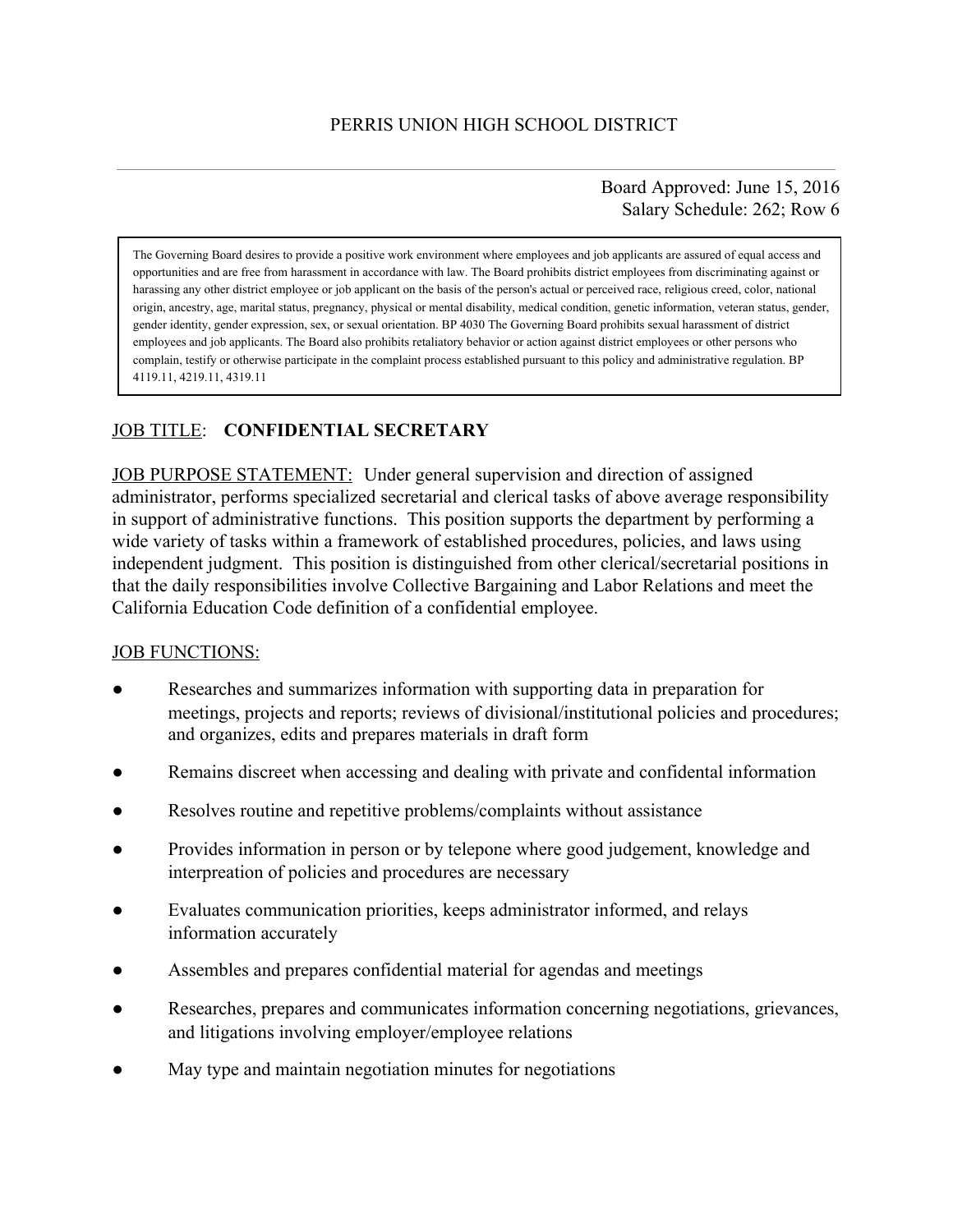# JOB TITLE: CONFIDENTIAL SECRETARY Page 2

### JOB FUNCTIONS (Con't):

- Attends required staff meetings and may serve on committees as assigned
- Serves as a liaison between administrator and other district departments and staff
- Assists with coordination of recruitment events and make travel arrangements for department staff
- Compiles information for and create Governing Board Agenda items and documents
- May assist with maintaining department budget
- Assists in coordinating activities, including the organization and planning of work accomplishment timelines
- Participates in professional learning, workshops and/or seminars as assigned
- Establishes and maintain complex, interrelated filing sytems and records
- Operates a variety of standard office equipment, as well a computer applications including Microsoft Office and Google Drive environment
- Uses English in both written and verbal form; correct spelling, grammar, and punctuation
- Ability to stay organized and work with tight deadlines and under extreme pressure
- Ability to work independently with speed and accuracy
- Ability to understand and carry out complex oral and written directions
- Ability to read, interpret, apply and explain rules, regulations, policies and procedures in a professional manner
- Ability to establish effective working relationships with a variety of people; to include internal and external customers
- Performs other related duties as assigned or needed